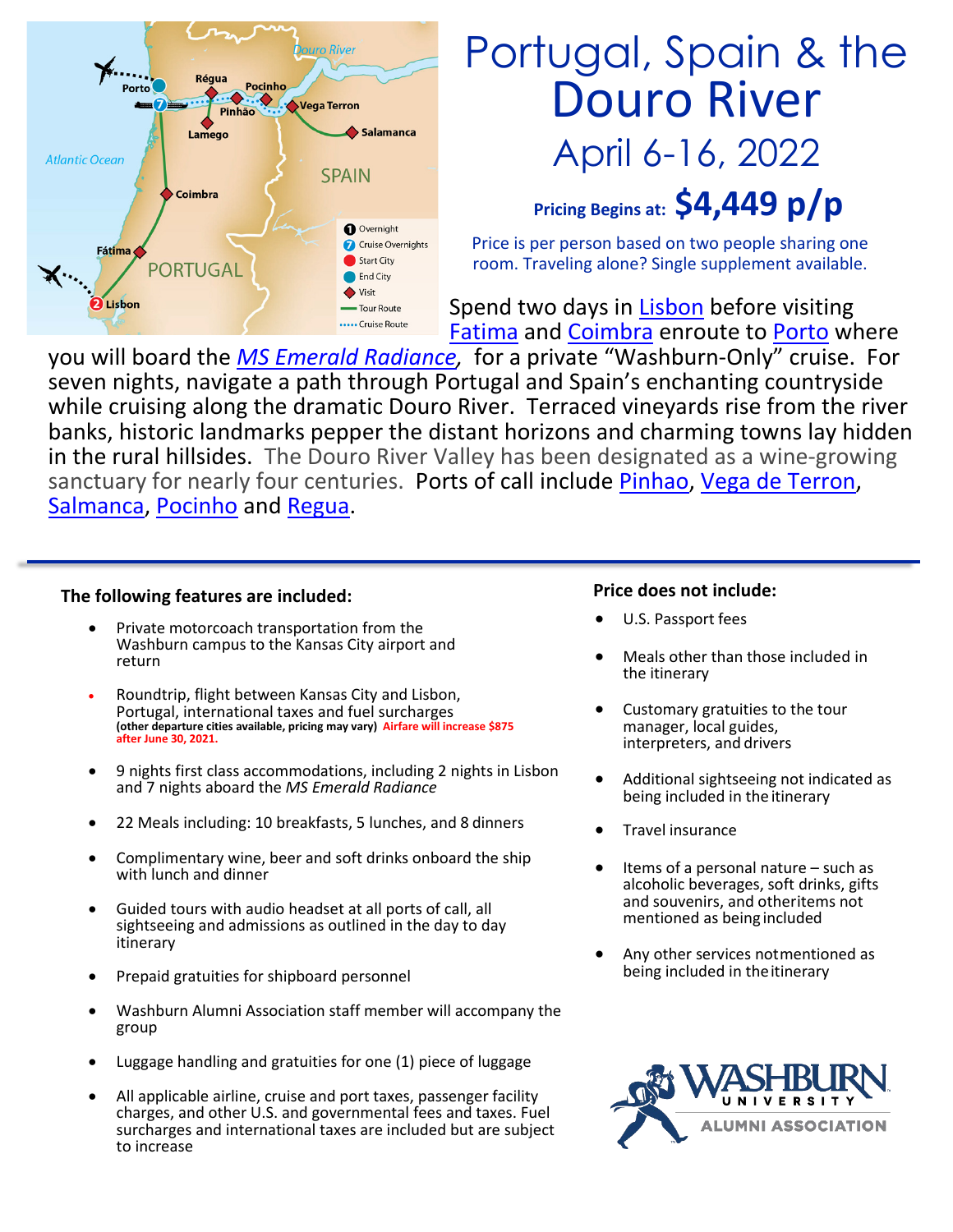### **DAY 1 – Wed., April 6 - TOPEKA / KANSAS CITY / OVERNIGHT FLIGHT**

Private deluxe motorcoach will transport the group from Washburn University to Kansas City International Airport for your flight to Portugal. Other departure cities are available. **Overnight**: International airline flight.

### **DAY 2 – Thur., April 7 – ARRIVE LISBON (D)**

Morning arrival in Lisbon, then transfer to hotel via private motorcoach. The remainder of the day is at your leisure to explore Lisbon. This evening, join your Mayflower staff and fellow travelers for an included dinner. **Overnight**: Sheraton Lisbon - Lisbon

### **DAY 3 – Friday, April 8 – LISBON (B)**

Breakfast at the hotel, then enjoy a highlights tour of Lisbon. During a panoramic coach tour, see 'Monument to

the Discoveries,' and Belem Tower, a UNESCO World Heritage Site. Visit Jerónimos Monastery and discover the unique architecture and history. Enjoy a free afternoon and evening to shop, dine and experience this cosmopolitan city on your own. **Overnight**: Sheraton Lisbon - Lisbon

### **DAY 4 – Sat., April 9 – FATIMA/COIMBRA/PORTO (B D)**

Breakfast at the hotel, then depart Lisbon by motorcoach and journey to the ship in Porto. Enroute, visit Fatima, home to the Sanctuary of Fátima, an important Catholic pilgrimage site. The city's fame originates from the apparitions of Our Lady of the Rosary that appeared to

three shepherd children in the nearby fields. Continue to Coimbra and its famous university before arriving in Porto to embark the *MS Emerald Radiance*, home for the next seven nights. **Overnight**: *MS Emerald Radiance*

### **DAY 5 – Sun., April 10 – PORTO/PINHAO (B L D)**

Today sail through the twists and turns of the Douro Valley. Designated a UNESCO World Heritage Site, this area is sparsely populated by quaint villages, sun-drenched vineyards and small farms. Later today, arrive in the village of Pinhão, perfectly situated on a river bend surrounded by terraced hillsides that produce some of the world's best Port wine. Tonight, enjoy a welcome reception and dinner. **EmeraldPLUS:** A Portuguese cooking demonstration onboard **Overnight**: *MS Emerald Radiance*

### **DAY 6 – Mon., April 11 – PINHAO/VEGA DE TERRON (B L D)**

Begin the day with a visit to the beautiful 18th-century estate of Quinta do Tedo Vineyard with spectacular views of the Douro Valley. Learn about wine production, its importance to the culture and economy, and enjoy a tasting of the local vintage. This afternoon, the ship sails for Vega de Terrón, gateway to Spain.

**EmeraldACTIVE:** A guided walk through the vineyards **Overnight**: *MS Emerald Radiance*

### **DAY 7 – Tues., April 12 – SALAMANCA (B L D)**

Today's excursion takes you to the UNESCO World Heritage Site of Salamanca, Spain. During the guided walking tour, see amazingly detailed and intricately carved buildings of the university, the 12th-century Romanesque church of San Martin and the House of

Shells. Regal splendor abounds in the Plaza Mayor, the heartbeat of the city. You'll have free time for lunch and to explore independently before returning to the ship in Portugal.

**EmeraldPLUS:** Entertainment by a tuna music band in Salamanca

**Overnight**: *MS Emerald Radiance*

### **DAY 8 – Wednesday, April 13 – POCINHO/REGUA (B L D)**

Arrive in Pocinho and disembark for a morning tour to the Côa Valley Museum OR take part in a canoeing excursion. Designed to blend in with its surroundings, the museum's concrete structure houses prehistoric stone carvings made by the early inhabitants of the Douro which were uncovered during construction of a nearby dam project. Return to the ship for lunch and relax on deck as the ship sails through idyllic surroundings on the way to Régua.



This evening, enjoy an off-ship dinner at a traditional vineyard estate. **EmeraldACTIVE:** A guided canoeing excursion **EmeraldPLUS:** Port wine cocktail lesson onboard **EmeraldPLUS:** Dinner and entertainment at a vineyard estate **Overnight**: *MS Emerald Radiance*

### **DAY 9 – Thursday, April 14 – REGUA/LAMEGO (B L D)**

From Régua, journey to the marvelous baroque village of Lamego, home to the Sanctuary of Our Lady of Remedies - one of the most important pilgrimage sites in Portugal. See the Sanctuary perched atop the hill, with its iconic 686-step granite staircase, decorated with the traditional Portuguese blue and white 'azulejos' tiles. Return to the ship in Régua after the excursion.



**EmeraldACTIVE:** Walk down the stairs of the Sanctuary **EmeraldPLUS:** Mosaic tile painting lesson onboard **Overnight**: *MS Emerald Radiance*

### **DAY 10 – Friday, April 15 – PORTO (B L D)**

The ship returns to Porto  $-$  a city with an eclectic mix of modern and ancient architecture. An included tour highlights the sights from historic landmarks to the scenic beauty. The remainder of the afternoon is at leisure in Porto.

**EmeraldACTIVE:** A guided walking tour of Porto **EmeraldPLUS:** Evening cruise through Porto's enchanting waters **Overnight**: *MS Emerald Radiance*

### **DAY 11 – Saturday, April 16 – PORTO/KANSAS CITY (B)**

Breakfast onboard the ship, then motorcoach to the Lisbon International Airport to check in for our flight home.